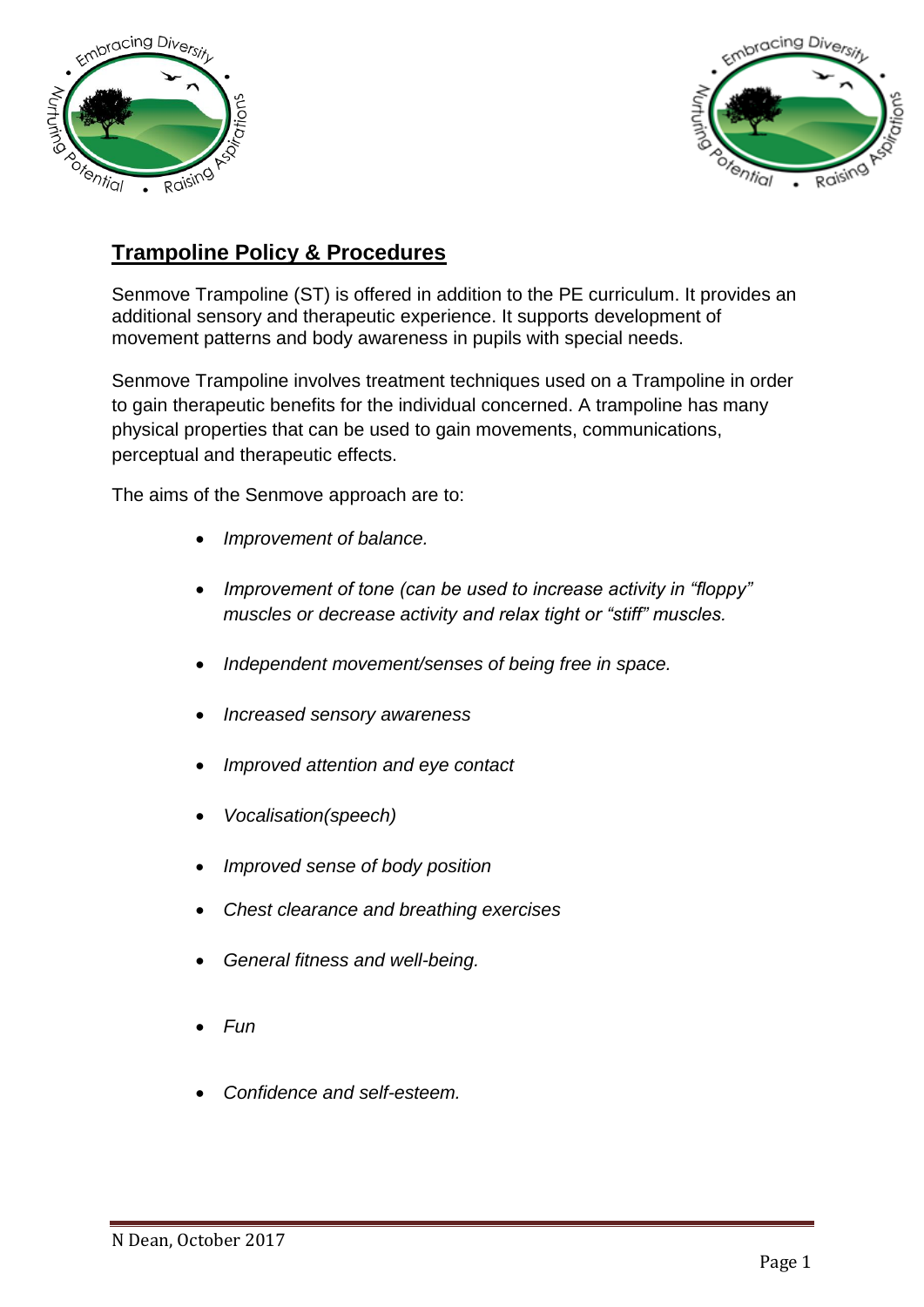



#### **Procedures**

- All staff involved, in any way, will be informed of and will adhere to safe practice procedures.
- Planned sessions and identity of learners who are taking part in Senmove Trampoline will be shared with the school nurse.
- **Medical screening forms must be completed and signed by the individual's Parent/ Carer.**
- There will be a **minimum of four** staff required to put up and take down the trampoline, including a designated trained leader. The session leader needs to ensure that sufficient staff are available at all times.
- When staff are on the bed and the individual learner is **sitting***, lying or kneeling* there should be 1/2 other staff available as spotters on the long sides of the bed.
- If anyone on the bed is standing, even if a member of staff, there should be 4 staff available, 1 on each side of the bed. If end decks are not being used.
- Staff should be aware of their own capabilities and individual capacity to participate in a trampoline session on any particular day. They have a responsibility to inform the leader if they do not feel able to carry out a particular task.
- When ends are not in use additional spotters are needed, one on each side.
- When trampolines are being moved, put up or down, this must be supervised by a trained member of staff. All staff must adhere to the procedure stated for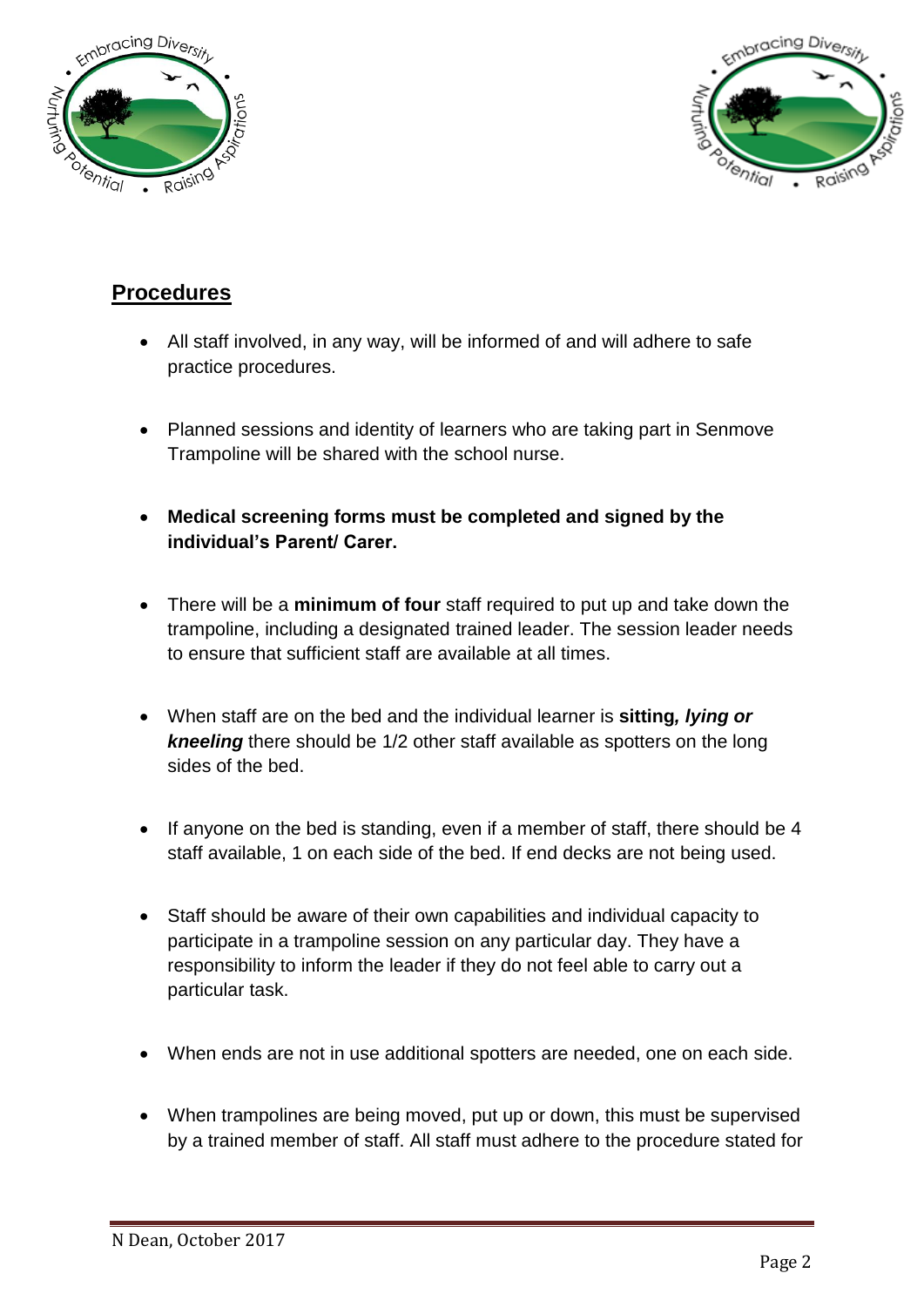



- putting the trampoline up and down. Once the bed is up, all staff involved in erecting the bed should check that:
- 1. each spring is in situ and pointing downwards;
- 2. that chains are taut and legs are firmly in situ;
- 3. the trampoline should be checked/serviced on an annual basis.
- If a trampoline is left in situ in a school hall, the room should be locked or a member of staff should be present to ensure no unsupervised access.
- **All** jewellery **must be removed** including earrings, nose studs, tongue studs and watches. Preferably belly bars should be removed but if not possible they should be taped and clothes tucked in. Wedding rings should be taped if not removed.
- **Medical conditions for pupils and staff members;**

 Atlanto-axial instability **Pregnancy** Detaching Retinas.

#### **Caution should be taken for users who have:**

 Cardiac or circulatory problems including blood pressure problems Respiratory problems Vertigo, blackouts or nausea Inner ear problems Epilepsy Joint replacement/implant surgery Unstable/painful joints Spinal cord or neck problems Spinal rods in situ: obtain medical permission before use Open wounds Any recent medical attention Brittle bones Friction effects on the skin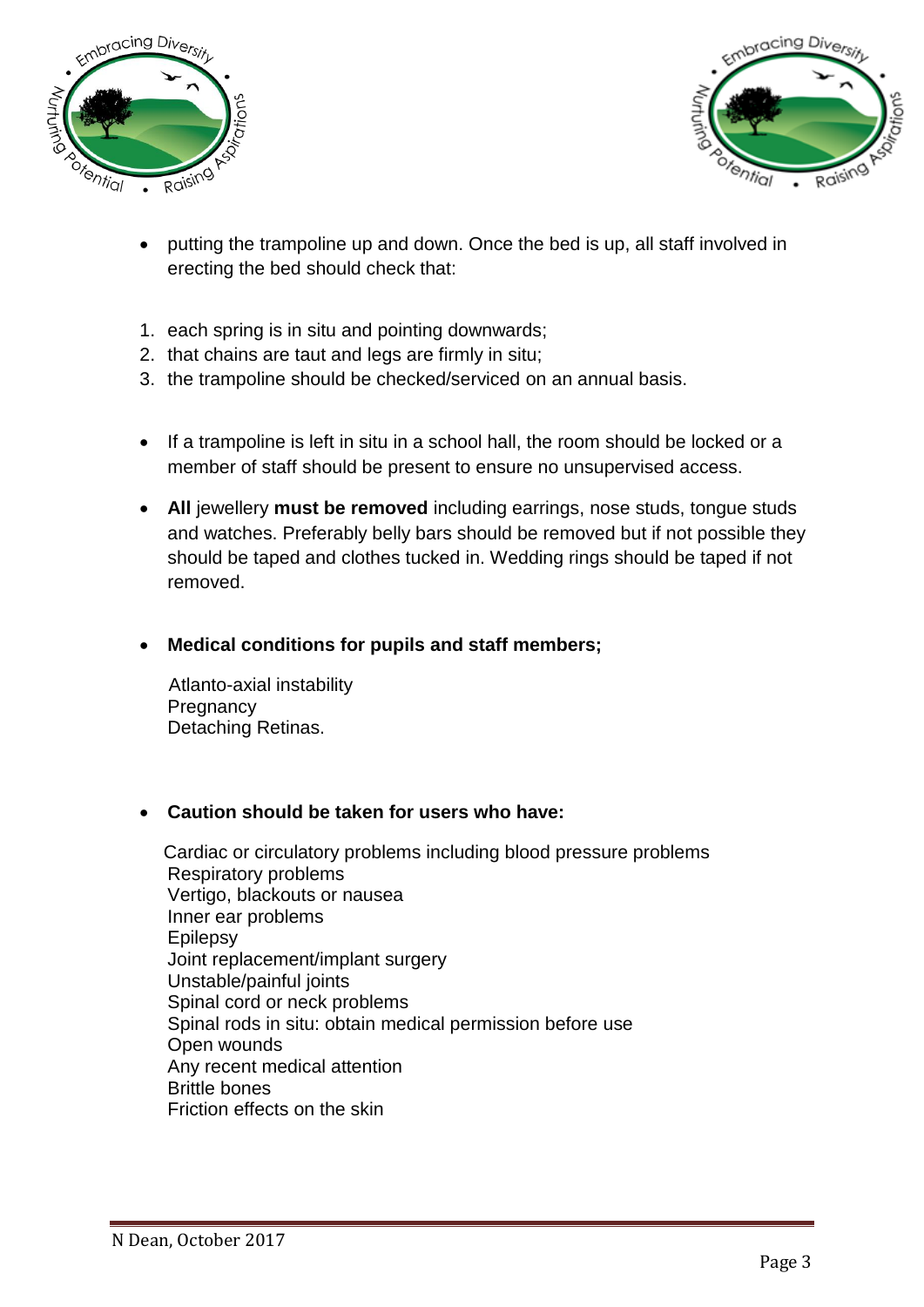



Severe challenging behaviour Gastrostomy/colostomy bags **Hernia** Stress incontinence Reflux

## **Consent**

**Formal consent** from the **parent or adult** with parental responsibility **must be** obtained prior to the learner starting the therapy programme.

**Consent** from the **individual must be** obtained prior to each session. If the individual is unable to give consent verbally, other ways of obtaining it must be explored, e.g. blinking, squeezing of the hand or facial expression.

| <b>Policy drafted: October 2011</b>         |               |
|---------------------------------------------|---------------|
| Policy approved by Staff: 9th November 2011 |               |
|                                             |               |
|                                             |               |
| (Chair of Governors)                        | (Headteacher) |
| <b>RBT commenced Autumn 2017</b>            |               |
| <b>Review date: Spring Term 2019</b>        |               |
|                                             |               |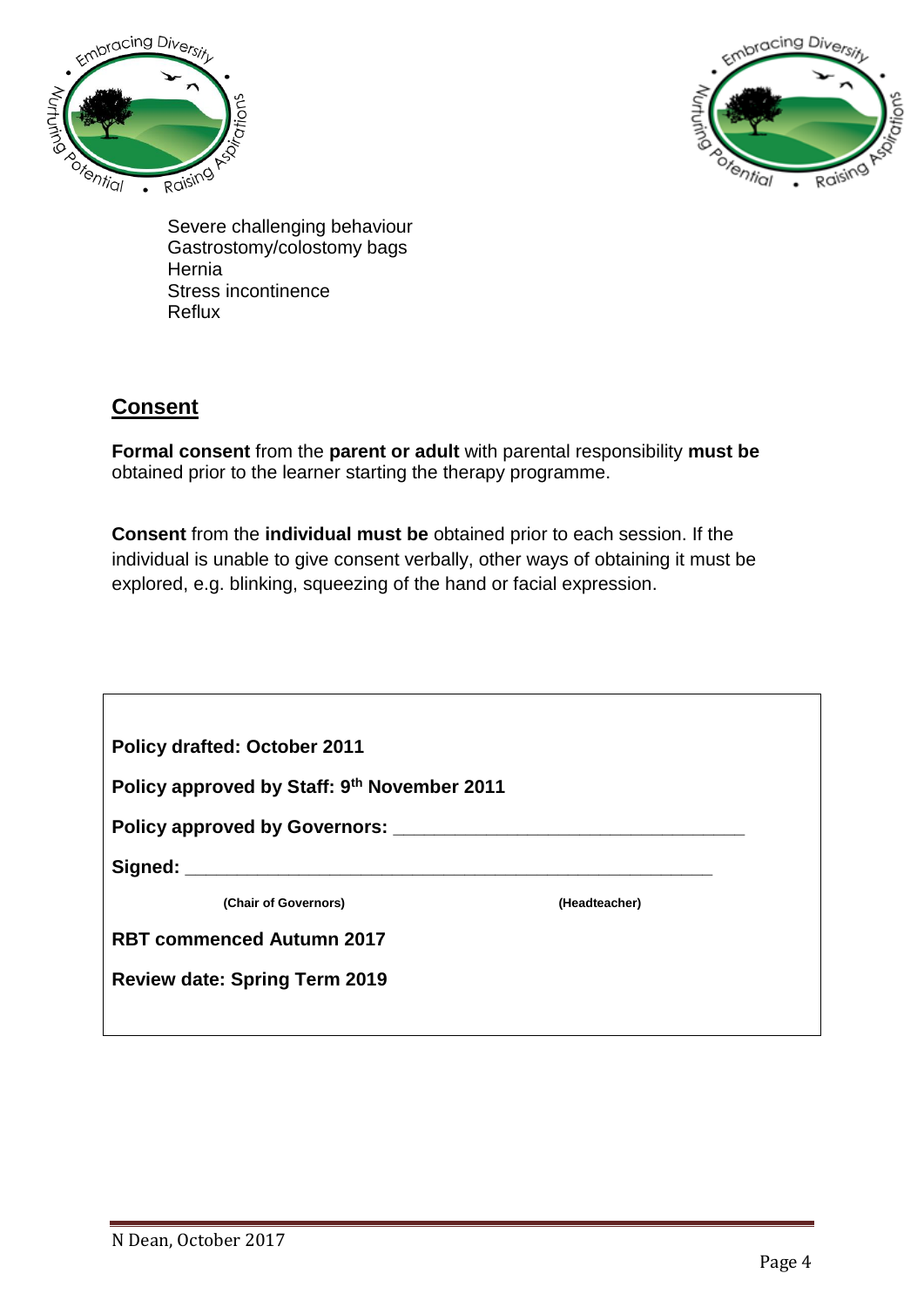



# **Trampoline Screening Form**

| <b>DATE: </b> |
|---------------|
|               |
|               |
|               |

**………………………………………………………………………………………………..**

*Please tick or highlight all that apply.* 

| Cardiac or circulatory problems    |   | <b>Respiratory Problems.</b> |  |  |
|------------------------------------|---|------------------------------|--|--|
| Vertigo, Blackouts or Nausea       |   | Epilepsy                     |  |  |
| Spinal Cord or Neck problems       |   | <b>Spinal Rodding</b>        |  |  |
| <b>Open Wounds</b>                 | . | Any recent medical attention |  |  |
| <b>Brittle Bones/ Osteoporosis</b> |   | Friction effects on the skin |  |  |
| Unstable / Painful Joints          | . | Severe challenging behaviour |  |  |
| Gastrostomy/Colostomy Bags         |   | Hernia                       |  |  |
| <b>Stress Incontinence</b>         |   | Pregnancy                    |  |  |
| Joint Replacement/Implant Surgery  |   |                              |  |  |